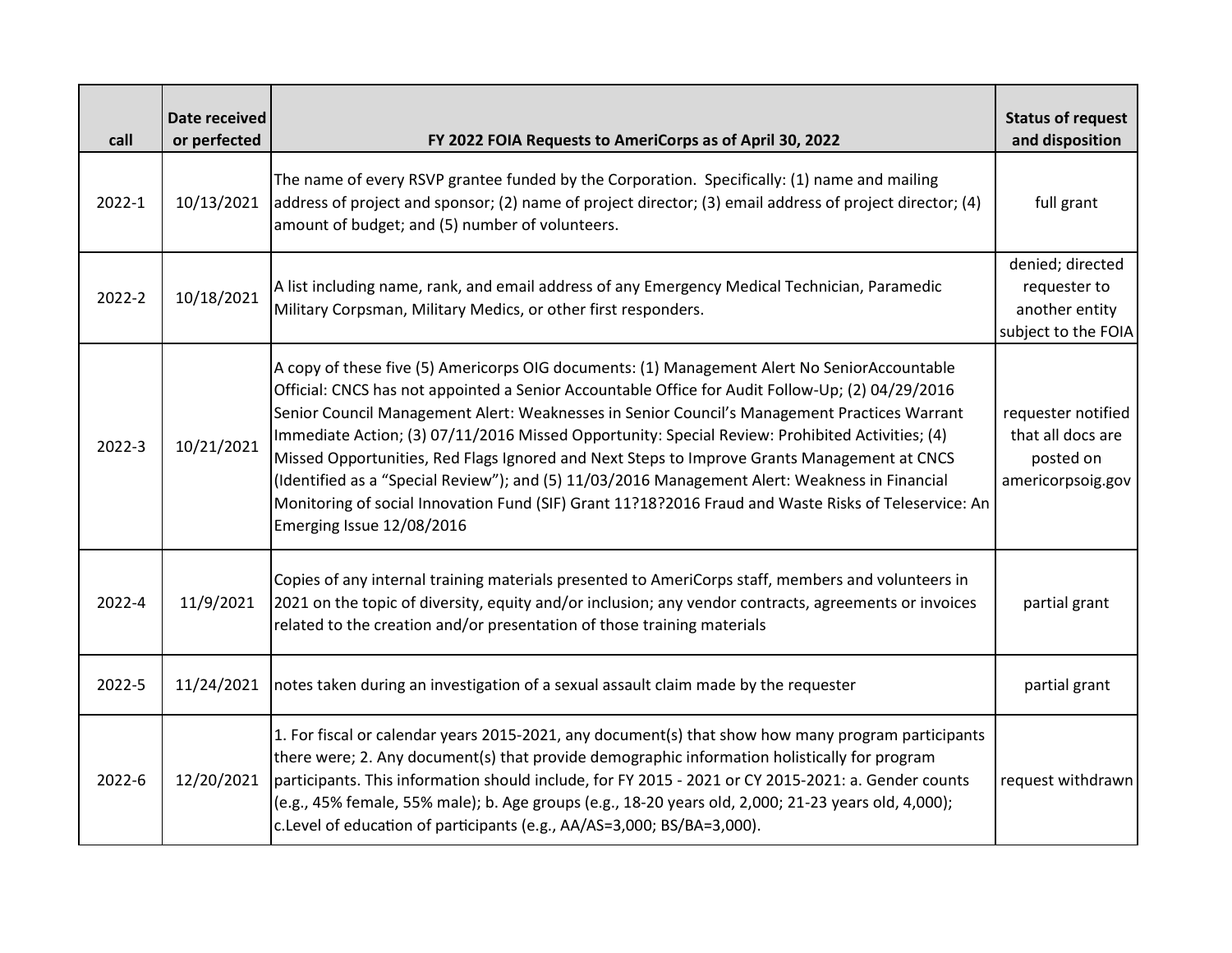| No.     | Date received<br>or perfected | FY 2022 FOIA Requests to AmeriCorps as of April 30, 2022                                                                                                                                                                                                                                                                                                                                                                                                                                                      | <b>Status of request</b><br>and disposition |
|---------|-------------------------------|---------------------------------------------------------------------------------------------------------------------------------------------------------------------------------------------------------------------------------------------------------------------------------------------------------------------------------------------------------------------------------------------------------------------------------------------------------------------------------------------------------------|---------------------------------------------|
| 2022-7  | 12/22/2021                    | Uncashed checks, unclaimed checks and funds, unclaimed tax refunds and performance bonds, stale-<br>dated checks, tax overpayments, outstanding checks, outstanding and refundable credit balances,<br>checks exempt from unclaimed property reporting that are greater than \$1000 to vendors, businesses,<br>or agencies that are over 9 months old. For each property, please provide issue dates, payee names,<br>addresses, and dollar amounts due.                                                      | denied                                      |
| 2022-08 | 1/3/2022                      | All documents related in whole or in part to the complaint about "Promotion of partisan political<br>positions" regarding Serve Wisconsin filed with the AmeriCorps Office of the Inspector General on or<br>about November 4th, 2021, including but not limited to, documents related to the submission of the<br>complaint, investigation into the complaint, and resolution of the complaint, and written<br>communications to Serve Wisconsin and responses from Serve Wisconsin regarding the complaint. | partial grant                               |
| 2022-09 | 1/10/2022                     | the terms and conditions for the Fieldprint contract with CNCS                                                                                                                                                                                                                                                                                                                                                                                                                                                | full grant                                  |
| 2022-10 | 1/11/2022                     | Copies of all Annual Progress Reports submitted by AmeriCorps programs for FY20, (the Annual<br>Progress Reports would have been submitted on or around 12/31/2020), including the "Number of<br>lindividuals who applied to be AmeriCorps members" (found under "Performance Data Elements"<br>section of the Annual Progress Reports).                                                                                                                                                                      | open                                        |
| 2022-11 | 1/20/2022                     | All records related to an audit conducted by Americorps on the United States Veterans Initiative. The<br>investigation questioned the \$500,000 of the \$5.36 million in costs claimed by U.S. Veterans Initiative<br>between Sept. 1, 2003 - August 31, 2006.                                                                                                                                                                                                                                                | partial grant                               |
| 2022-12 | 1/26/2022                     | Regarding OIG Case No. # 2021-009: (1) A copy of the substantive allegations in the whistleblower<br>complaint; (2) Copies of [names redacted; Ex. 6 and 7C] Messrs. McAdams, Lally, Wilkinson, and Ms.<br>Fiocco's audio recorded interviews in this investigation; and (3) Copies of any other interviews and/or<br>questionnaires (whether in audio or written format) taken in this investigation.                                                                                                        | denied                                      |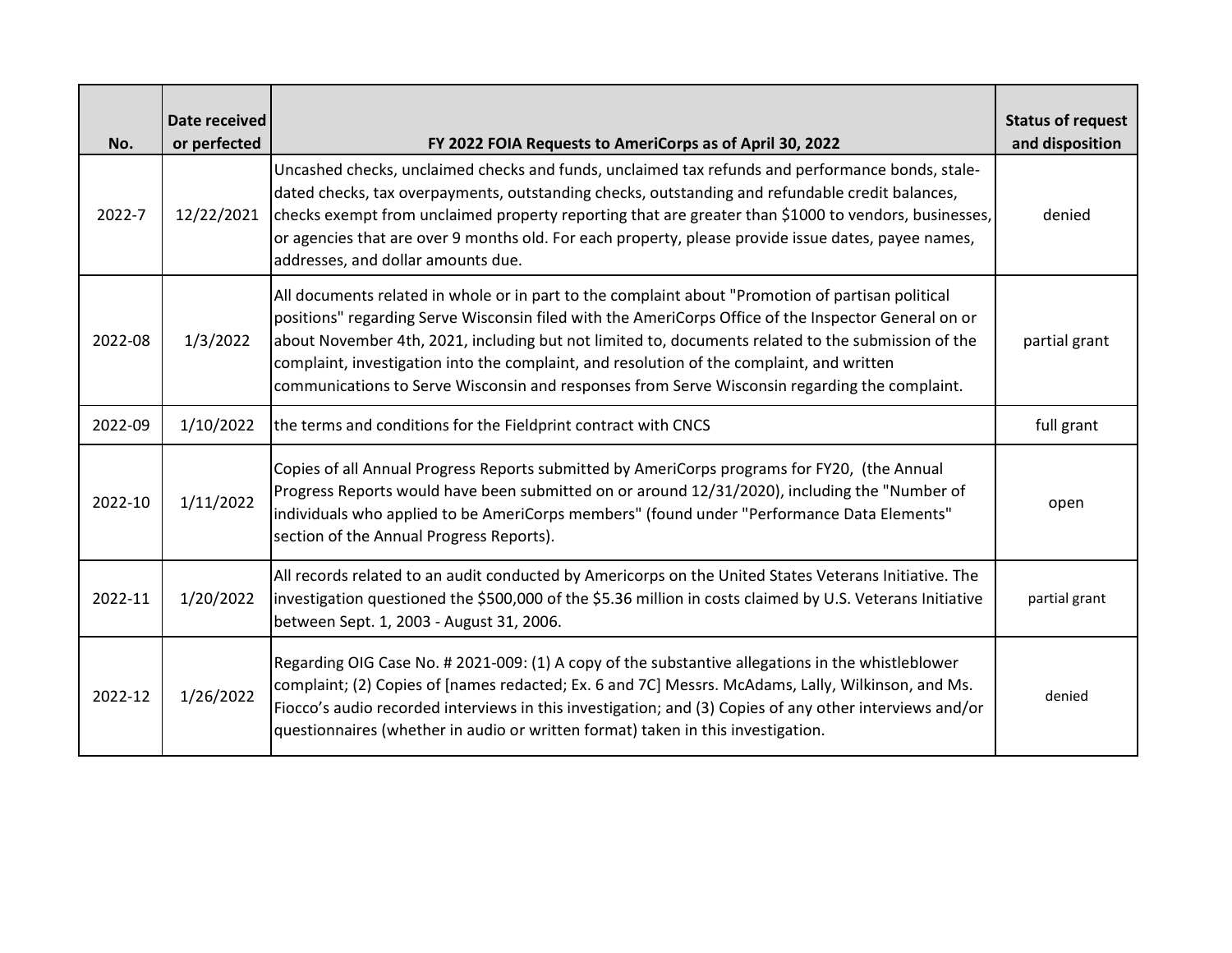| No.     | Date received<br>or perfected | FY 2022 FOIA Requests to AmeriCorps as of April 30, 2022                                                                                                                                                                                                                                                                                                                                                                                                                                                                                                                                                                                                                                                                                                                                                                                                                                                                                                                                                                                                                                         | <b>Status of request</b><br>and disposition |
|---------|-------------------------------|--------------------------------------------------------------------------------------------------------------------------------------------------------------------------------------------------------------------------------------------------------------------------------------------------------------------------------------------------------------------------------------------------------------------------------------------------------------------------------------------------------------------------------------------------------------------------------------------------------------------------------------------------------------------------------------------------------------------------------------------------------------------------------------------------------------------------------------------------------------------------------------------------------------------------------------------------------------------------------------------------------------------------------------------------------------------------------------------------|---------------------------------------------|
| 2022-13 | 1/27/2022                     | 1. [AmeriCorps'] previous (FY21) and current (FY22) contract for your FOIA case processing software<br>with cost information included. 2. Any additional contracts and costs directly related to FOIA<br>processing (for example, Adobe, Video/Audio redaction software, contract support). 3. Your agency's<br>Annual Budget for your FOIA team (total cost of operation). 4. Training materials on FOIA case<br>processing [software].                                                                                                                                                                                                                                                                                                                                                                                                                                                                                                                                                                                                                                                         | denied; no records                          |
| 2022-14 | 1/28/2022                     | Financial records as to payments made by the U.S. Government from Americorp to Sacred Heart of<br>Mary Church in Dundalk, MD 21222 / Archdiocese of Baltimore between 2012 to 2019, and a copy of<br>the contract and all related contract modifications as to construction/renovations of the Sacred Heart<br>of Mary complex that happened between 2012 to 2019.                                                                                                                                                                                                                                                                                                                                                                                                                                                                                                                                                                                                                                                                                                                               | open                                        |
| 2022-15 | 2/2/2022                      | Records for the Americorps programs that placed members at National Park sites via the Student<br>Conservation Association and Stewards for Individual Placements/Conservation Legacy for the<br>previous five years: 2017, 2018, 2019, 2020, 2021:<br>1. Any AmeriCorps rankings or evaluations of the National Parks work situation for intern members.<br>2. Documents for Glacier National Park, Yellowstone National Park, Rocky Mountain National Park,<br><b>Grand Canyon National Park, and Arches National Park:</b><br>a. Any AmeriCorps member surveys.<br>b. Any correspondence between AmeriCorps staff and member regarding concerns about member<br>dissatisfaction with working conditions.<br>c. Any correspondence between AmeriCorps staff and Parks on member work dissatisfaction<br>concerns.<br>d. Any volunteer close-out forms in which member provide comments on their time working at parks.<br>e. Any safety complaints by members to AmeriCorps staff about park placements.<br>f. Documents and communications related to any material described in Request #1-6. | open                                        |
| 2022-16 | 1/27/2022                     | The number of My.AmeriCorps accounts created each month over the last 3 years (or a list of<br>applicant ID numbers with creation date of that account for that same period) including, if possible,<br>the state and zip code of the 'current address' field for those accounts, and the number of total<br>applications submitted via the My.AmeriCorps system by month over the last 3 years                                                                                                                                                                                                                                                                                                                                                                                                                                                                                                                                                                                                                                                                                                  | full grant                                  |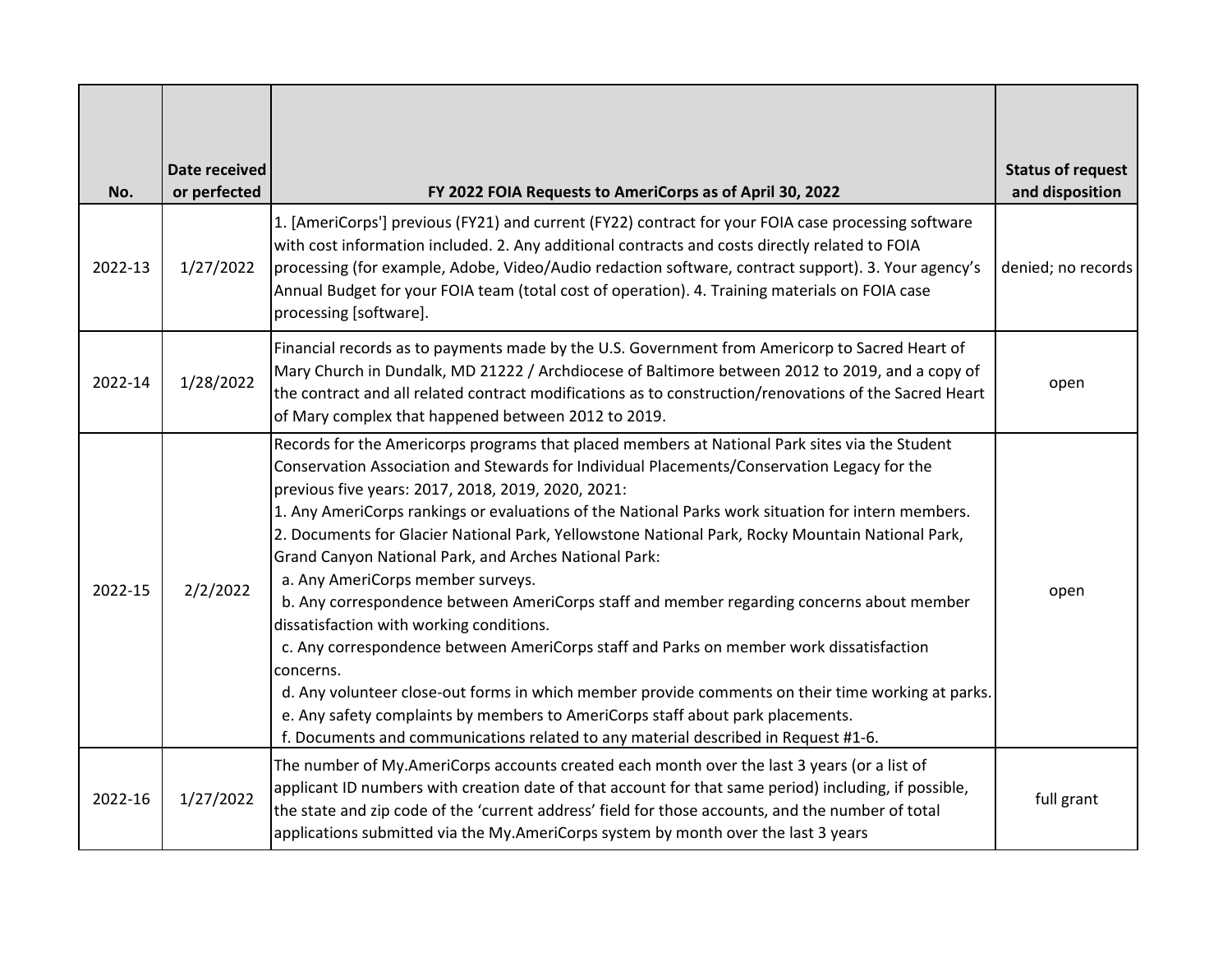| No.     | Date received<br>or perfected      | FY 2022 FOIA Requests to AmeriCorps as of April 30, 2022                                                                                                                                                                                                                                                                                                                                                                                                                                                                                                                                                                                | <b>Status of request</b><br>and disposition |
|---------|------------------------------------|-----------------------------------------------------------------------------------------------------------------------------------------------------------------------------------------------------------------------------------------------------------------------------------------------------------------------------------------------------------------------------------------------------------------------------------------------------------------------------------------------------------------------------------------------------------------------------------------------------------------------------------------|---------------------------------------------|
| 2022-17 | 2/11/2022                          | We are requesting a screen shot of the tracker used to track religious accommodation request<br>regarding a religious belief, observance or practice objection to the COVID 19 vaccination requirement.<br>We request that the screen shot show the different categories of data. If a screenshot is not possible,<br>we would request a copy of the tracker.                                                                                                                                                                                                                                                                           | full grant                                  |
| 2022-18 | 2/17/2022                          | Any legal opinions written after October 1, 2011 regarding the application of the Federal Employee<br>Compensation Act to active National Civilian Community Corps members.                                                                                                                                                                                                                                                                                                                                                                                                                                                             | full grant                                  |
| 2022-19 | 3/2/2022                           | consultation regarding an AmeriCorps email address in a Treasury Department calendar record                                                                                                                                                                                                                                                                                                                                                                                                                                                                                                                                             | full grant                                  |
| 2022-20 | 3/17/2022                          | Correspondence, reports, audits, photos and maps, applications for funding or service, agreements,<br>and other documents related to any AmeriCorps project at sites owned or under the control of the<br>Enrichmond Foundation and its affiliates such as Parity LLC and TreeLab, including projects at East End<br>and Evergreen Cemeteries and any other Enrichmond-controlled sites such as cemeteries, parks, or<br>gardens in the Greater Richmond area (City of Richmond and counties of Henrico, Chesterfield,<br>Hanover, and Goochland). I also include in this request all public records that refer to me, Brian<br>Palmer. | open                                        |
| 2022-21 | 3/21/2022                          | Email correspondence between AmeriCorps and any of the following parties about preparation and<br>post-visit assessments for AmeriCorps CEO Michael Smith's visit to Enrichment Foundation and<br>Evergreen Cemetery: Enrichmond Foundation / Parity LLC, Virginia Department of Social Services'<br>Office of Volunteerism and Community Services, Virginia Outdoors Foundation, Enrichmond/Parity<br>contractors Fahrenheit Advisors and Sheila Hill-Christian                                                                                                                                                                        | partial grant                               |
| 2022-22 | 3/25/2022;<br>revised<br>3/28/2022 | (i) SOWs, (ii) the full original solicitations (Requests for Proposals, Invitations for Bids, etc.), and (iii) all<br>solicitation amendments, that led to the final contracts [with Fieldprint and Truescreen].                                                                                                                                                                                                                                                                                                                                                                                                                        | open                                        |
| 2022-23 | 4/6/2022                           | Referral from Treasury/Bureau of the Fiscal Service: Relevant to Task Order 20346422F00010, issued<br>under contract HHSN316201200013W, we seek clearly releasable, non-pricing copies of the following:<br>(1) Task order title page (1st page only) and (2) the Task Order's current Statement of<br>Work/Performance Work Statement (SOW/PWS) and last 5 modifications issued.                                                                                                                                                                                                                                                       | open                                        |